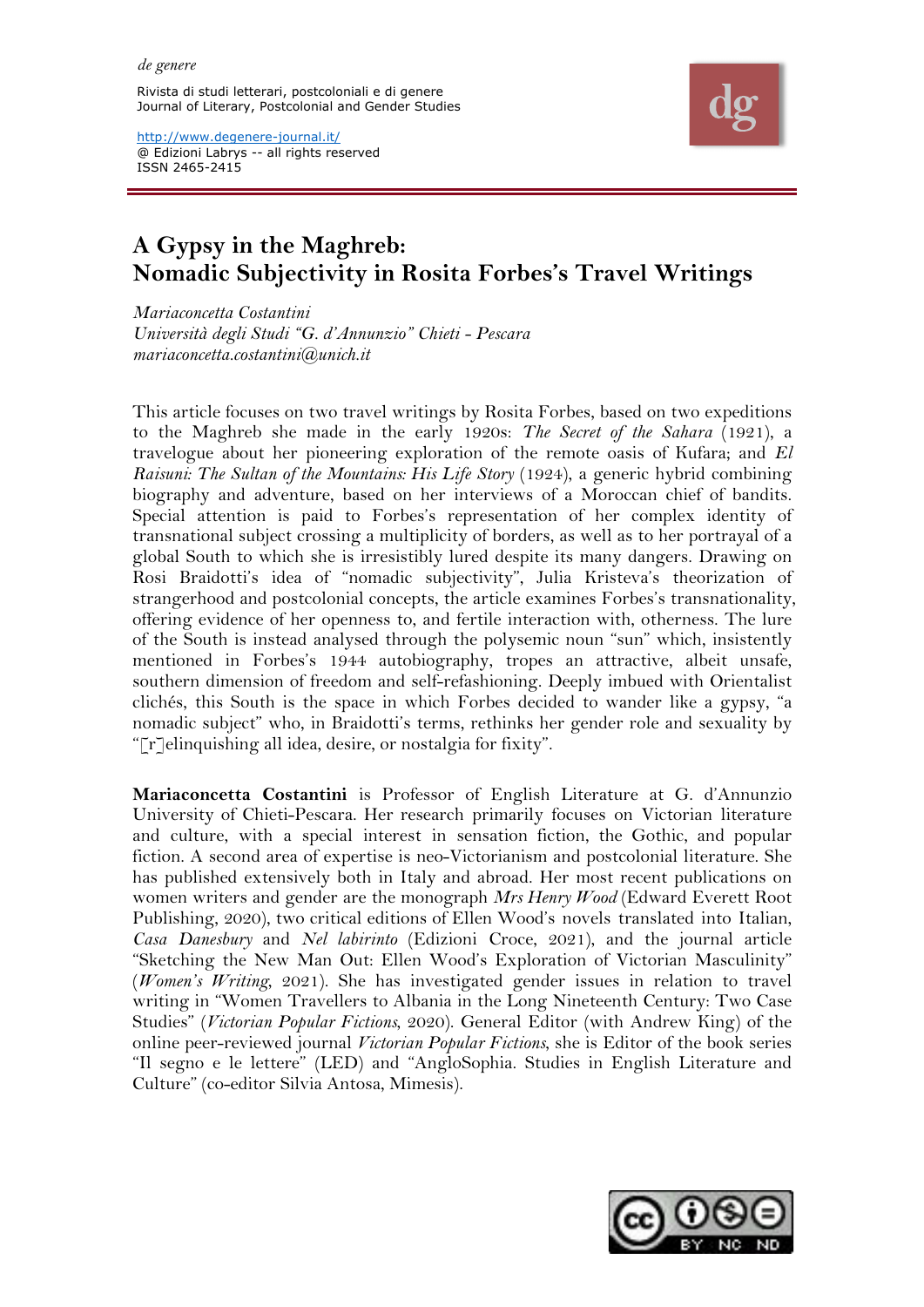## **Introduction**

"I had been – primarily – a gypsy", writes Rosita Forbes  $(1893?–1967)$ <sup>1</sup> in the closing paragraphs of her 1944 autobiography, *Gypsy in the Sun* (Forbes 1944, 371). An adventurous British woman who explored many areas of the world<sup>2</sup> – from the Caribbean to Africa, from the Middle East to the Far East –, Forbes became an international celebrity in the interwar period. The variety of texts she authored, including travelogues, articles and adventure novels, were widely read at the time, and her glamorous figure became the object of much attention in the popular press before she fell into obscurity.

This article focuses on Forbes's 1920s adventures in two Maghreb areas – Libya and Morocco – reported in two sensational works that gave her international fame: *The Secret of the Sahara: Kufara* (1921), a travelogue about her pioneering exploration of the oasis of Kufara; and *El Raisuni: The Sultan of the Mountains: His Life Story* (1924), a generic hybrid combining biography and adventure, based on her interviews of a Moroccan chief of bandits. While examining these texts and the risky adventures therein narrated, I pay special attention to two aspects: Forbes's complex identity as a transnational subject crossing a multiplicity of borders (geographical, ethnic, cultural, religious, of gender and class) and her portrayal of a global South to which she is irresistibly drawn despite its many dangers. Forbes's transnationality is analysed in light of the concept of "nomadic subjectivity" developed by Rosi Braidotti, who draws upon Gilles Deleuze and Félix Guattari's theorization of nomadology. The lure of the South is instead investigated through the polysemic noun "sun" which, recurrently mentioned in Forbes's writings, tropes an attractive, albeit unsafe, southern space of freedom and self-refashioning.

As suggested by the quotation above, Forbes viewed herself as "a gypsy" always ready to leave her London house and embark on thrilling adventures. Her selfrepresentation in nomadic terms, announced in the very title of *Gypsy in the Sun*, is significantly connected to her exploration of remote lands of sunlight and warmth: "The sun was my invariable companion. As soon as winter threatened  $-$  in England  $$ off I went with no clock or calendar, no engagements or responsibilities" (Forbes 1944, 371). What is here evoked is a clear-cut geographical and climatic opposition: North *vs.* South. Associated with seasonal discomfort ("winter"), "engagements", "responsibilities" and time constraints ("clock and calendar"), England stands for the bleak North that Forbes is anxious to escape, while the lands of her wanderings are connoted in terms of warmth and liberty. Interestingly, her longed-for South coincides with no specific region; it is, rather, a wide imaginary space of autonomy, selftransformation and wish fulfilment in which she can develop into a subject free from social obligations. This conceptualization is confirmed by the first sentence of *Gypsy in the Sun*: "If there is one thing I love, it is the sun" (Forbes 1944, 9). By opening and closing her autobiography with images of her loved "sun", Forbes connotes her early

<sup>1</sup> Rosita Forbes was born Joan Rosita Torr. The year of her birth varies between 1890 and 1893 according to the source (Rogal 1998, 86). Some critics opt for 1890 (Goudie 2017, 63), while others indicate 1893 (Robinson 1990, 91; Teo 2010, 273).

<sup>2</sup> As Margaret Cole observes in 1938, mentioning Forbes's previous travels to five continents and announcing her planned expedition to Sub-Saharan Africa: "When that is done there will be little of the world left that she has not had a look at except the polar regions; and no doubt she will go to the North or South Pole if she feels any inclination" (Cole 1968, 310).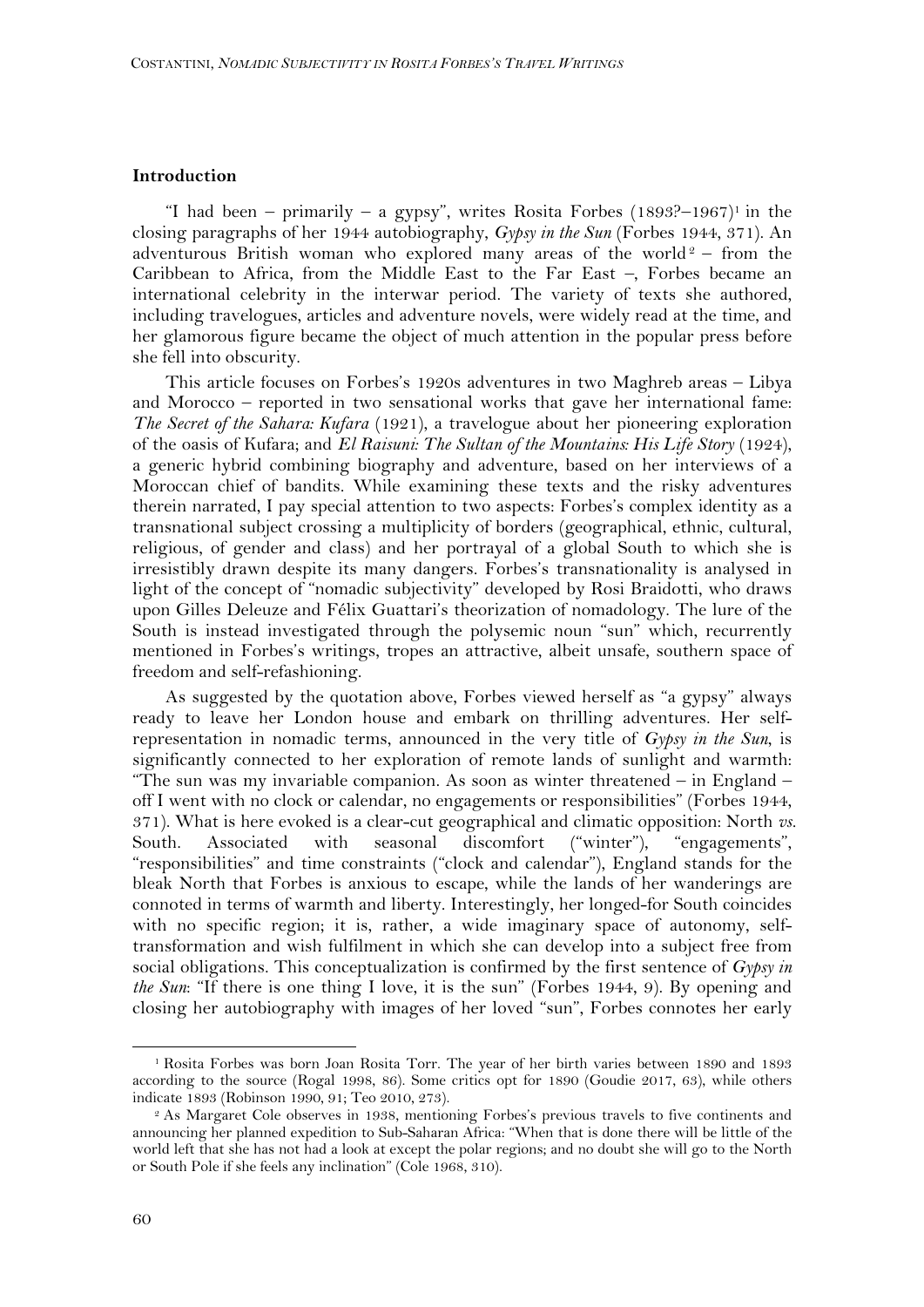travels as desired adventures in a vaguely identified, sunny South. A prominent role in her travel history is played by her 1920s expeditions to the Libyan desert and the Atlas Mountains. Hot, arid and full of hazards, these southern lands combine beauty with hardships, challenging the traveller to overcome a multiplicity of boundaries.

Forbes's choice to explore the two Maghreb areas was no coincidence. If the late Victorian age had witnessed a rise in British travels to such imperial outposts as India and Sub-Saharan Africa, the twentieth century, and especially the interwar period, was characterized by "a broadening of real and imaginary horizons" beyond the borders of the British Empire and a significant change of "the main resorts of exotic romance" which were now identified with "Mesopotamia, part of Arabia, and the French Sahara" (Melman 1988, 94). Like their male counterparts, women travellers were enthralled by "the mystique of the Arab revolt, and the romantically supercharged legend of Lawrence of Arabia" (Melman 1988, 94), which made them seek adventure in wild territories controlled by other European nations.3 This is the case of the Maghreb destinations of Forbes's 1920s travels examined here. <sup>4</sup> When she embarked on her daring expedition to Kufara in 1920, Libya was partly occupied by the Italians, who had established two colonies in the coastal areas, partly controlled by the Senussi tribes under the leadership of the Emir Sidi Idris (Sidi Muhammad Idris al-Mahdi al-Senussi), who exerted his power on the southern desertic territories. Three years later, Forbes encountered El Raisuni in the Atlas Mountains in central Morocco, a region contested between Spain and France. On both occasions, she ventured over the borders of the British Empire without the protection of her mother country, even though her nationality granted her some respect. The position she occupied in the two expeditions was rife with contradictions. On the one hand, Forbes was particularly exposed to dangers as she lacked the authoritative status of colonizer in the lands she visited. On the other hand, as a citizen of a non-occupying country, she had a privileged vantage point in moving around, observing and collecting information. This freedom was reinforced by the prestige still enjoyed by Britain at the time, which often enabled Forbes to ensure the favour of local people.

The "southern phase" of Forbes's life came to an end in the mid-1930s, when she developed an interest in Central Asia and went on an 8,000-miles journey from Peshwar to Samarkand via Kabul. "But in 1935 I ceased to be a gypsy in love with the sun. For, behind all entertainment and interest of life, I was conscious, like many others, of 'appointment with destiny'" (Forbes 1944, 372) she writes in the last

<sup>3</sup> Preferred routes changed gradually between the nineteenth and twentieth centuries. The Victorians identified the South with European countries rich in art and culture, such as Italy or Greece, which were "the haunt of the British artists, academics, and literati" (Pemble 1987, 4). Southern territories like the French Sahara and the desertic Middle East rarely attracted British travellers during the nineteenth century. "By the 1890s a few tourists were making their way to Tunis"; "Tripoli, or Libya, was even more remote; and southern Anatolia was *terra incognita*" (Pemble 1987, 50). It was only after being explored and mapped in the early twentieth century that these areas became interesting travel destinations. 4 Forbes was not the only woman who travelled to the Maghreb. Others ventured into little-known

areas of North Africa in the same period. Some of them, including Isabelle Massieu (1844-1932) and Lucie Delarue-Mardrus (1874-1945), were Frenchwomen who visited the Maghreb positioning themselves as explorers (Godsoe 2009). Another figure worth remembering is Isabelle Eberhardt (1877- 1904), a Swiss woman of Russian origins who explored Algeria and crossed-dressed to travel freely through the Sahara.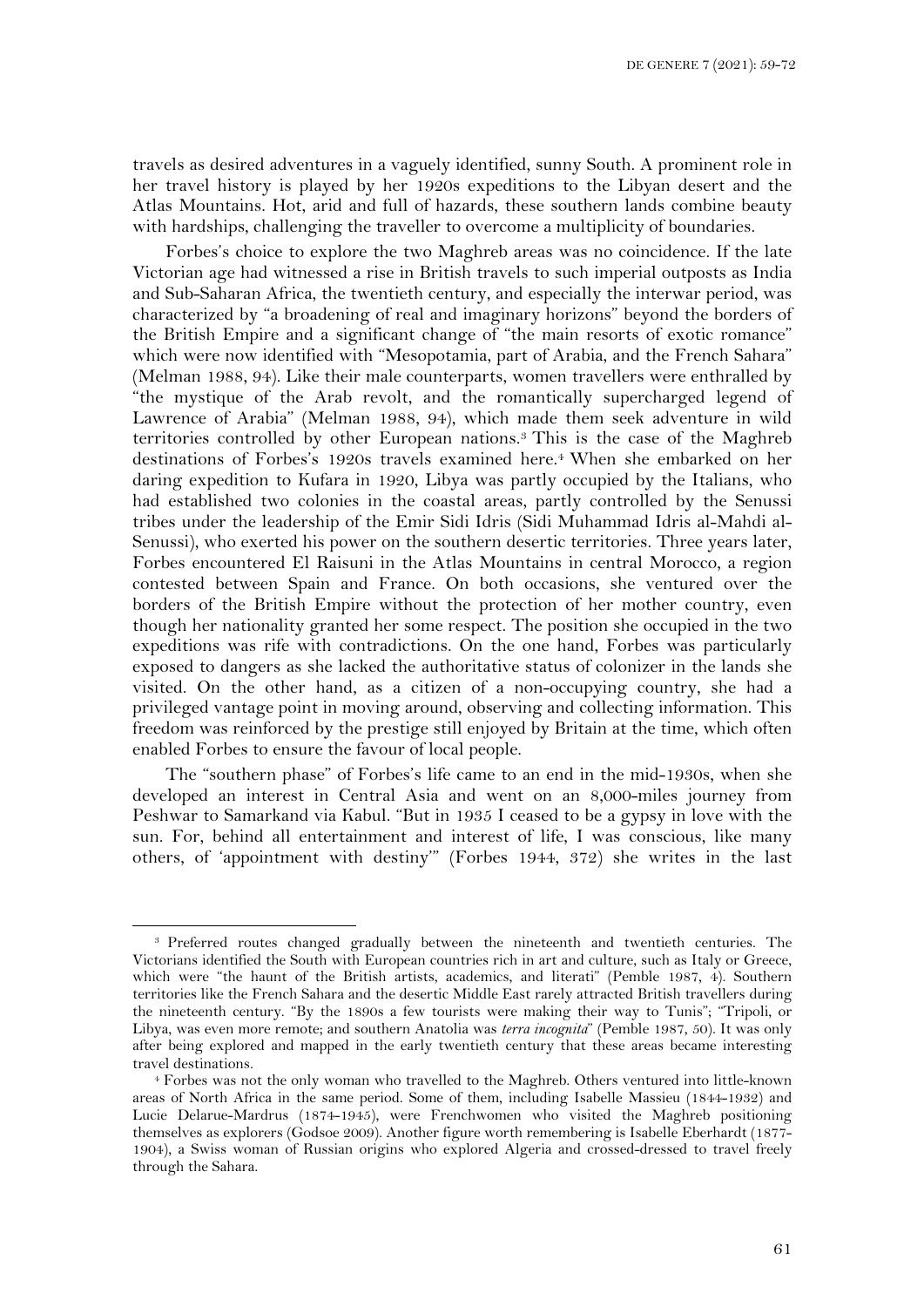paragraph of *Gypsy in the Sun*.<sup>5</sup> Her indication of 1935 as a watershed in her travel history is rather puzzling if we consider all the hot and sunny places she would explore afterwards. Some light onto this statement is cast by the fact that Forbes seems to have no longer ventured into Maghreb areas in her mature life. The special type of adventures she had enjoyed in these areas before 1935 is, probably, what she had in mind when she announced the end of her early career as "a gypsy in love with the sun".

Forbes's conceptualization of the South did not strictly coincide with North Africa. Yet, the little-known Maghreb regions she explored, on her journeys to Kufara and the Atlas Mountains, were essential components of her southern imaginary. Wandering in these regions was, for her, a unique experience of liberation and growth: she ventured unprotected into hardly penetrable territories, faced physical hardship and people's hostility, and put her life at stake enjoying a thrilling sense of independence. The experiences of endurance and survival she made on both travels were coupled with her proud transgression of gender limits and the exciting prospect of making a career in the publishing industry. Besides disproving gender prejudices with her stamina and courage, Forbes conceived the two expeditions as professional enterprises, planned after receiving commissions by editors and publishers.<sup>6</sup> These considerations validate the idea that the yearned-for sunny South was the space of her early transformation into an intrepid, glamorous subject who embarked on risky travels, achieved celebrity, challenged normativity and started a professional career. The destinations of her post-1935 journeys (from Central Asia to the Caribbean) were, instead, spaces of mature experiences, in which she escaped the limelight and made new writing experiments, giving up fiction<sup>7</sup> to practice various non-fictional forms.

### **Forbes's Orientalized South**

The Maghreb territories into which Forbes ventured in 1920 and 1923 were viewed through Orientalist lenses in Britain. Islamized and in part Arabized as a consequence of centuries-long Arab Muslim expansion, Libya and Morocco merged southern exoticism with eastern fascination and, owing to this combination, tended to be perceived and represented through disparaging Orientalist clichés. These clichés were part of a western prejudiced discourse which, as Edward Said famously wrote about Orientalism, aimed at "dominating, restructuring, and having authority over the Other" (Said 1985, 3). A discursive macro-category that included various manifestations, such as Byron's romanticizing of the East, Orientalism reinforced imperial propaganda by attaching negative stereotypes to eastern cultures and populations. Travel writing and literature often contributed to this propaganda by racializing Orientals as fanatical, violent and sexually charged people who, while attracting westerners with Arabian Nights fantasies, proved menacing and

<sup>5</sup> There is here a reference to the sequel to *Gypsy in the Sun* published two years later: *Appointment with Destiny* (1946). These two volumes were preceded by an earlier autobiography titled *Adventure Being a Gipsy Salad* (1928) "written at the height of her fame" (Teo 2010, 274), which anticipates the "gypsy" imagery of the 1944 text.

 $\overline{6}$  In the case of the Kufara expedition, Forbes was commissioned a series of articles on French colonialism in North Africa by *The Daily Telegraph* (Teo 2010, 278). Similarly, the book on El Raisuni was "a job" she "undertook" after being invited by her publisher to interview the legendary "Sultan of the Mountains" (Cole 1968, 305).

<sup>7</sup> Her last novel, *The Golden Vagabond*, was published in 1936.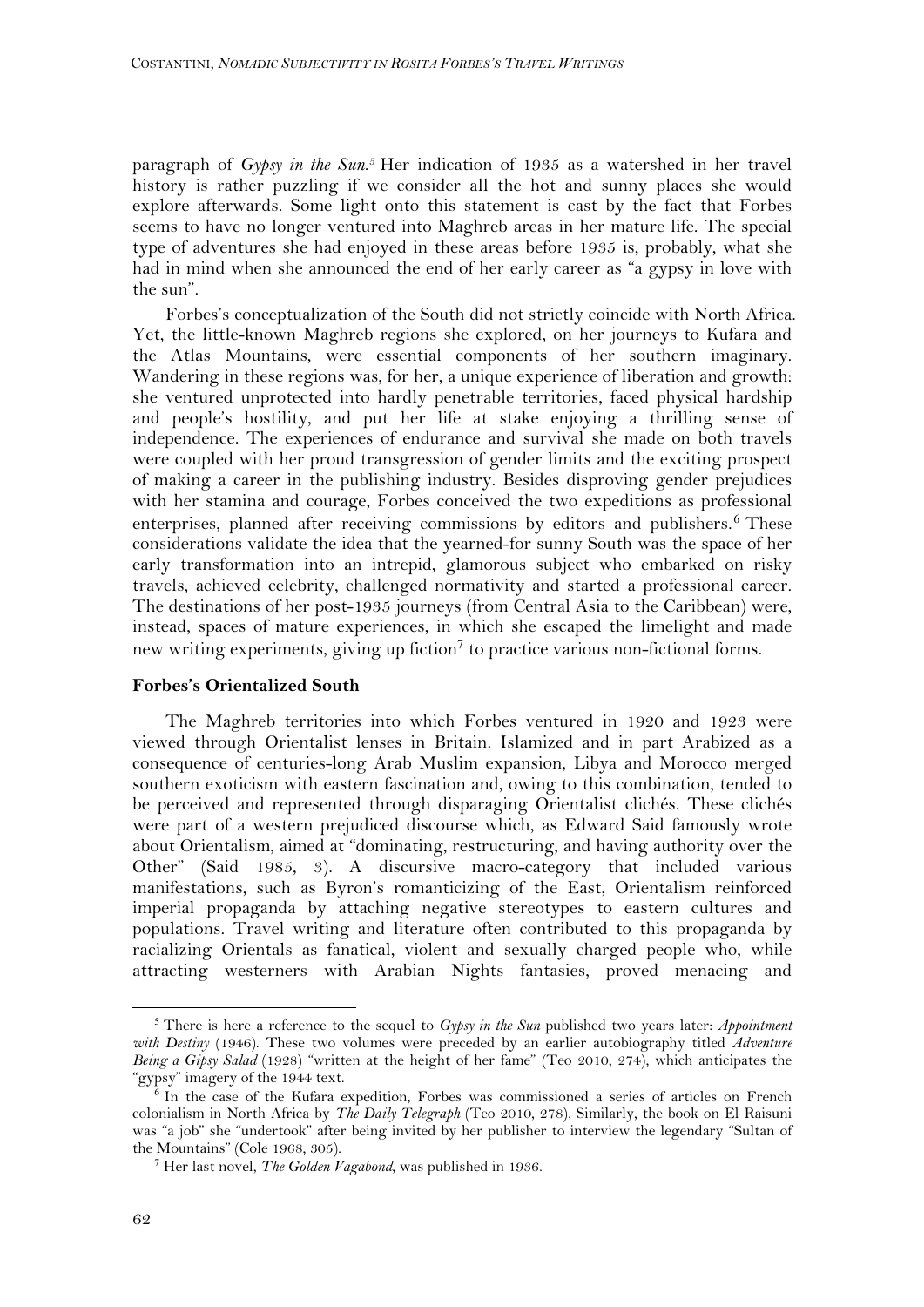untrustworthy. Similar connotations were attached to the inhabitants of the Maghreb, whose ethnocultural traits derived from the coalescence of Islamic and North African traditions. The result was an Orientalized South of mysteries and savagery, beauty and violence – a peculiar cultural artifact as opposed to the rational, advanced European North.

To say this does not entail a sharp division of the world into asymmetrical oppositions. As Billie Melman suggests, Europe's attitude to the Orient – and, we could add, to the Orientalized South – "was neither unitary nor monolithic": it changed over the centuries and took particular shapes in the case of women, whose travels were often "emancipating experience[s]" (Melman 1992, 7-8). From a temporal perspective, the Victorian tendency to privilege a binary vision alimented by imperialism became less evident in the interwar years when travels were influenced by "the perturbing recognition that the lines of demarcation between Europe and the other [were] becoming disturbingly blurred" – a recognition stemming "from disillusionment with European civilisation and dismay at its impact on the rest of the world" (Carr 2002, 81). From a gender perspective, moreover, women's attitudes to cultural otherness generally differed from men's. Such differences are widely attested in travel writings. As Catherine Barnes Stevenson notices about Victorian women travellers to Africa, even though they "accept<sup>[ed]</sup> the notion of British superiority" and sanction<sup>[ed]</sup> the presence of Britain in Africa", these women "frequently voic<sup>[ed]</sup> strong criticism of their country's treatment of specific situations or particular African tribes", displaying "a special sympathy for and understanding of peoples whose skin color distinguish  $\lceil ed \rceil$ them" (Stevenson 1982, 11). Their reluctance to racialize otherness and their ability to befriend "reputedly ferocious African tribes" was also due to their personal experiences of exclusion "as the 'other', the alien" (Stevenson 1982, 11) within a sociopolitical system divided along gender lines.

These considerations cast light onto Forbes's attitude to the Maghreb regions she explored in the 1920s. Even though she travelled claiming the privileged position of an educated, wealthy and autonomous Englishwoman, Forbes was animated by a strong curiosity for local cultures and a desire to immerse herself fully in them. Her cultural openness was strengthened by her "serious" political studies, which made her support Arab nationalism with enthusiasm (Cole 1968, 302). If it is true that she advocated "the superior colonizing skills of the British" (Teo 2010, 279) in comparison with other colonial powers, it is also true that she engaged with otherness, animated by a keen interest in local customs and a strong wish to communicate with people met on her way. The fact that she travelled to territories not controlled by Britain in the two cases examined here favoured her cross-cultural encounters, as it made her freer to side with the colonized and explore their little-known cultures. Forbes's openness to ethnocultural otherness is confirmed, in my view, by the excerpts from her travelogues analysed below, which reveal a woman eager to discover new things and experience them fully. For this reason, I disagree with Andrea Lewis's insistence on Forbes's racializing attitude and her supposed advocacy of "England's morally superior position" (Lewis 1996, 57). As will be shown, the superiority Forbes feels as a westerner capable of using reason and technology is counterbalanced by her genuine admiration for the hospitality, the survival strategies and the spirituality of local people, which she never fails to praise.

*The Secret of the Sahara* offers several examples of Forbes's receptiveness to the cultures she discovered on her hazardous journey to Kufara. The first European to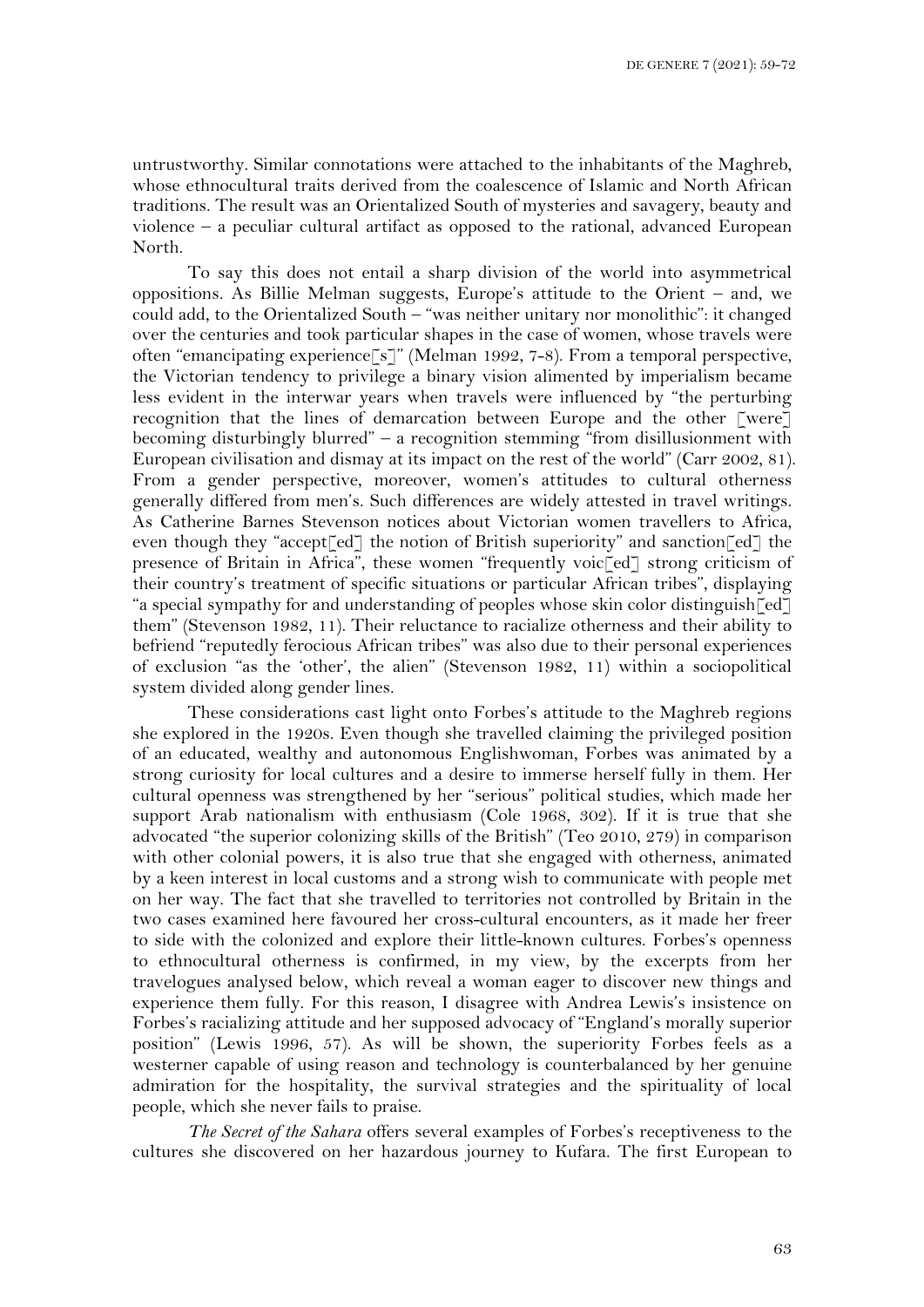visit the remote oasis after Friedrich Gerhard Rohlfs,<sup>8</sup> Forbes was also the only female component of the expedition<sup>9</sup> that reached Kufara in January 1921, after toiling two months in the Libyan desert. She travelled with the assistance of Ahmed Mohammed Bey Hassanein, a learned Turkish Egyptian, some Bedouin guides and a group of Sudanese slaves. On the way, they suffered from thirst, hunger, extreme heat, and exhaustion, were caught in sandstorms, and faced the hostility of two local groups, the fanatical Senussi and the predatory Bedouins. Details of these sufferings and perils are offered, in highly realistic style, in *The Secret of the Sahara*, which also narrates her entrance in places never seen by Europeans before and the strong emotions she felt in discovering new cultures. Many passages of this travelogue bear evidence of her deep curiosity about the unknown, to which she is drawn with a spontaneity that disproves allegations of a haughty imperialistic attitude.

The spirituality of local people, and especially of the Senussi, is a main object of interest in the travelogue. When she meets Sidi Idris in Jedabia, for instance, Forbes is deeply struck by his ascetism and charisma. She admiringly writes that the emir has "the strange, visionary eyes of the prophets of old", comparing him to Christ – "the Nazarene" (Forbes 1921, 3) – in a parallel that cancels cultural and religious hierarchies. In addition to his high spirituality, Sidi Idris is endowed with dignity and gracious manners that mark his superiority: "If graciousness be the token of royalty, then Sidi Idris is crowned by his smile!" (4). Charmed by the emir, Forbes is also fascinated by the "warm kindness and hospitality" of his cousin, Sayed Rida, "young, spontaneous and sympathetic, with a very simple, unaffected manner" (11). Aided by both leaders, who give her precious documents for her travel, she is won by their inborn nobility and gentle manners, which are surprising considering the total power they exert on their subjects, a power "difficult for a European to realise" (35).

More linked to the mundane world, Sayed Rida's grandeur is well rendered by the large meal he offers to Forbes – a real "banquet of hospitality" which, as theorized by Julia Kristeva, is a utopian moment of encounter and mutual recognition, a "cosmopolitan" event "outside time", a "brotherhood of guests who soothe and forget their differences" (Kristeva 1991, 11). Besides giving details of the luxurious abundance of food, Forbes highlights the man's "kindliness" "as simple and natural as his whole bearing" (Forbes 1921, 13), an endowment that ennobles his figure. Unlike him, Sidi Idris is "a mystic imbued with the aloof dignity of another world" (11), whose ascetism anticipates the various manifestations of Bedouin spirituality described in the travelogue. Soon after meeting the emir, for instance, Forbes is enthralled by the prospect of converting to local beliefs. In a reported conversation with Hassanein, she enthusiastically declares: "'I feel as if I had left behind me the last shred of civilisation. The simplicity of life is beginning to impregnate me. [...] When we leave the desert I shall be a Moslem'" (10). Even though she adopts the word "civilisation" to refer to Britishness, she is anxious to leave her old self behind, conquered by the "simplicity" of local life and the prospect of becoming "a Moslem". Her identification with local culture and faith grows during the expedition. Compelled to disguise herself as a Muslim woman called Khadija, the daughter of an Egyptian merchant, she learns to

<sup>8</sup> Rohlfs arrived in Kufara in 1878, but "the locals did not welcome him" (Goudie 2017, 37). He was denied entrance into the sacred city of Taj, his maps were taken in a raid and he was forced to run away from the oasis (Rogal 1998, 87). Unlike him, Forbes was given permission to visit Taj.

<sup>9</sup> To be more precise, Forbes was the only *free woman* of the expedition. A few Sudanese girls made part of the journey with them, but they were in a completely different position as chattel slaves.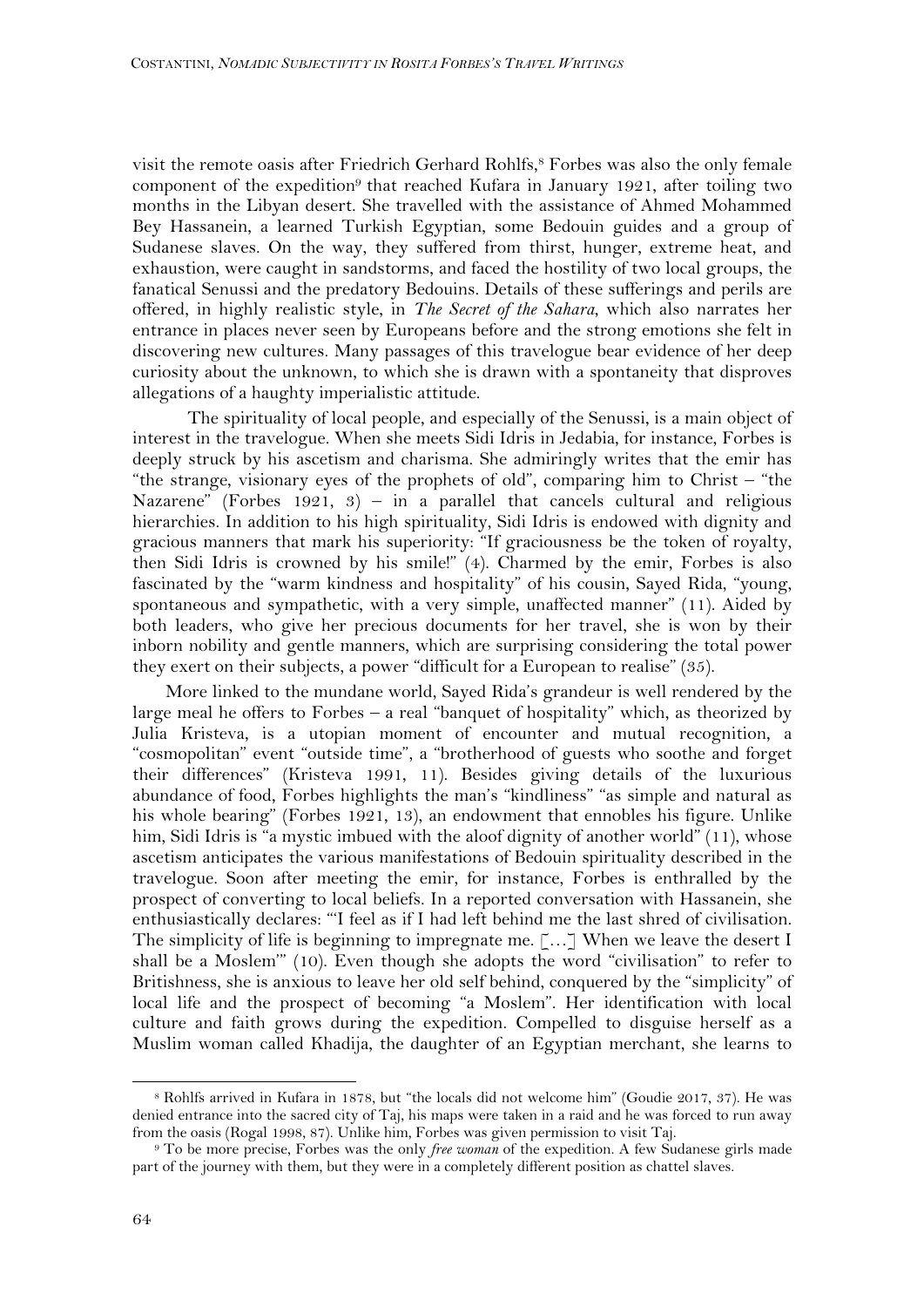behave like an Arab, wearing native clothes, reciting the Koran and covering her face in the presence of strangers. "Mrs Forbes had disappeared into space, and in her place was a Mohammedan woman called Khadija" (54), she announces while describing how she impersonates her new self. What is striking is the suggestion that she really comes to feel like a local woman, going through a temporary process of nativization that is not perceived as distressful. Instead of suffering in becoming an Other, Forbes seems to like the experience and connotes her newly acquired customs in terms of selfimprovement, at least as long as she stays in the challenging space of the Sahara Desert. One thing she learns, for instance, is to be fatalistic when trouble comes. Her western inclination to act is gradually replaced by Muslim faith and acceptance of the inevitable. "The fatalism of the East had begun to grip us. We decided to put our trust in Allah" (68), she declares in reporting a moment of difficulty. Similar statements become more numerous in the later stages of the expedition, as evidenced by the following excerpts:

> Long ago I had realized that we should get to Kufara only if Allah willed, and the farther we moved into the desert the more I felt impelled by some interior force. I was never surprised when difficulties piled themselves up and then vanished without reason at the last moment. I began to feel a fatalistic trust [...]. (115)

 $\lbrack \ldots \rbrack$  the fatalistic spirit of the desert had made us careless. (167)

[…] one becomes terribly fatalistic in the desert. "Allah alone knows" is repeated with complete simplicity by every traveller in the great wilderness. By this time I could well understand the carelessness of the Beduins, their lack of forethought, and their childlike trust in Providence. (253-54)

Unlike many western travellers, who exhibit a haughty distance from local culture, Forbes is influenced by Bedouin fatalism. Her use of the pronoun "us" in the second quotation above suggests cultural assimilation. Instead of stigmatizing the Bedouins for their "carelessness", moreover, she admits to "well understand" it, thereby showing her openness to the world she is exploring. Worthy of notice is also the strong spirituality she feels in the Kufara mosque. Though "utterly unadorned" as their creed "forbids all luxury", the holy place has a special atmosphere that makes her understand "something of the awe and reverence of any other shoeless pilgrim" (215). Once again, Forbes identifies herself with local pilgrims and, in a subsequent paragraph, favourably compares the austere mosque to luxurious places of worship around the world: "Yet that low dim chamber in the middle of the Sahara is in its way as impressive as St. Peter's in Rome, or the Temple of Heaven in Pekin!" (216).

Forbes's yearning to understand otherness and become part of it, albeit temporarily, is also suggested by her strong desire to penetrate the secret of Kufara. "We felt that we had studied its pages thoroughly, but we knew that we had not read all that lay between the lines", she regretfully notices in leaving the oasis, displeased to start a return journey that brings her away from "an unsuspected civilisation aloof from our own and utterly different" (244). Applied to the Senussi culture, the word "civilisation" confirms her equalizing attitude. Despite their defects, such as "fanaticism" and distrust of strangers, local people are convincingly praised for their qualities, which include "warm generosity" and spirituality (244). Similarly, the travelogue witnesses Forbes's deep fascination with the desert. When she starts her travel, she is still influenced by colonial stereotypes that feminize and eroticize the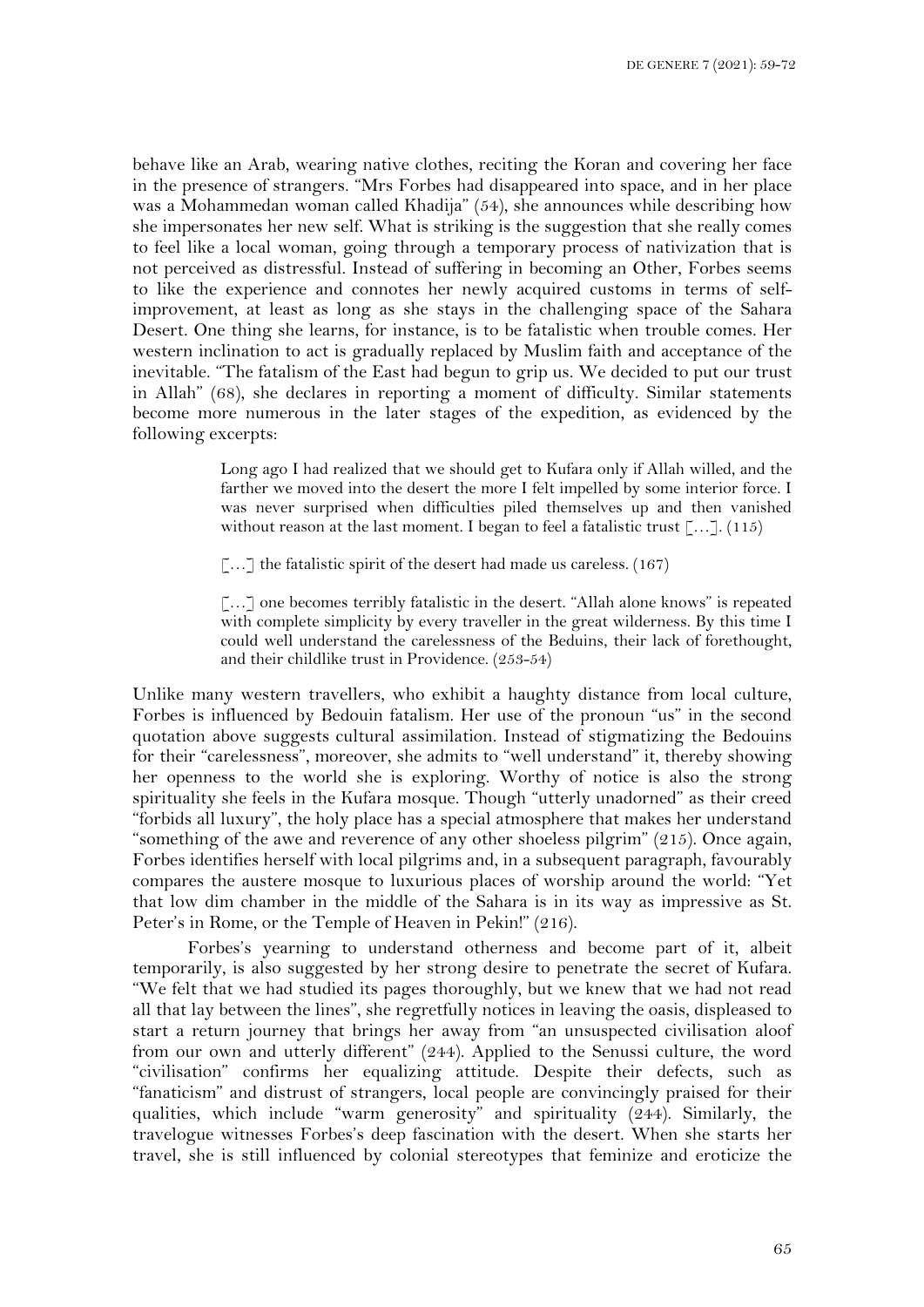wilderness. A telling example is her personification of the desert as a "siren" that "destroys while she enthrals" in an early passage (58). The sexual undertones of this trope are in line with the "colonial desire" theorized by Robert Young, who explains that the pervasive erotization of otherness in imperialistic discourse renders the simultaneous lure and threat of colonized subjects and lands (Young 1995). In later passages, however, Forbes's approach to the desert changes. The more she explores the Sahara, the more she perceives and depicts its real essence, juxtaposing images of the astounding beauty of its landscapes with crude details of its dryness and adverse climate conditions. 10

The cultural metamorphosis Forbes undergoes in the desert is insistently highlighted in the travelogue. Her new frame of mind emerges, among others, in an episode in which she is reassured by her Bedouin guide's assertion that they are on "a blessed journey": "It is proof of how far one had wandered from the mentality of London and Paris that his words gave me comfort" (Forbes 1921, 116). Equally revealing is the sadness she confesses to feel at the end of her expedition: "[…] suddenly I felt heartsick for the land I was leaving" (299). In a later paragraph, Forbes describes her agitation at the idea that "the Great Adventure was ended!", followed by her conviction that, "when Allah willed, I should come back to the deserts and the strange, uncharted tracks, would bear my camels *south again*" (308, my emphasis). The quotation not only expresses her absorption of local fatalism and faith; it also configures the Libyan Sahara as part of a loved South she is unwilling to leave.

Conflicting views and emotions are also at the core of *El Raisuni*, Forbes's biography of "the Sultan of the Mountains" which, like *The Secret of the Sahara*, evidences her openness to, and fertile interaction with, otherness. After a tiresome travel up the Atlas Mountains, in which she suffers from extreme heat,<sup>11</sup> Forbes meets the legendary chief in his abode, where she spends days interviewing him. Although he is feared by local people and Europeans alike, Ahmed Ben Mohammed El Raisuni is described as a splendid host and a bewitching figure. "His manners were gracious and his dignity worthy of his ancient race" (Forbes n.d., 35), Forbes observes, later expressing her admiration for the man's eloquence, charming voice and prodigious memory (37). Insistently stressed in the biography, his personal endowments counterbalance the violence of his enterprises, which are told by El Raisuni himself in numerous interpolated texts. The result is a mythicized narration of the Sultan's life which, as Forbes anticipates in the Introduction, interestingly combines "quixotry" with "lust of war and lust of gold – the two strongest passions in a primitive heart" (14). Although she strives to offer a realistic account of the Sultan's deeds, Forbes tends to mitigate his violence and cruelty, insisting on the qualities she personally notices in the man, namely, his charisma, kindness and spirituality. In addition to mentioning his profound intelligence, love of poetry and faith in the Prophet, from whom he is said to be descended (13-14), she lays much emphasis on his kindheartedness – a quality strangely at odds with his notorious bloodthirstiness. Just

<sup>10</sup> A telling example is a passage in which the author's observation that the desert has almost killed them is followed by her detailed description of how "the red splendour fade[d] into cold mauve and the grey of the sand, while the evening star blazed as if it were a drop of liquid flame in a sapphire cup […]" (Forbes 1921, 144).

<sup>11</sup> "It was then 108° Fahr. in the shade, and, personally, even in Arabia I have never felt anything hotter than the dry, burning wind, which appeared to issue from an oven among the hills" (Forbes n.d., 28).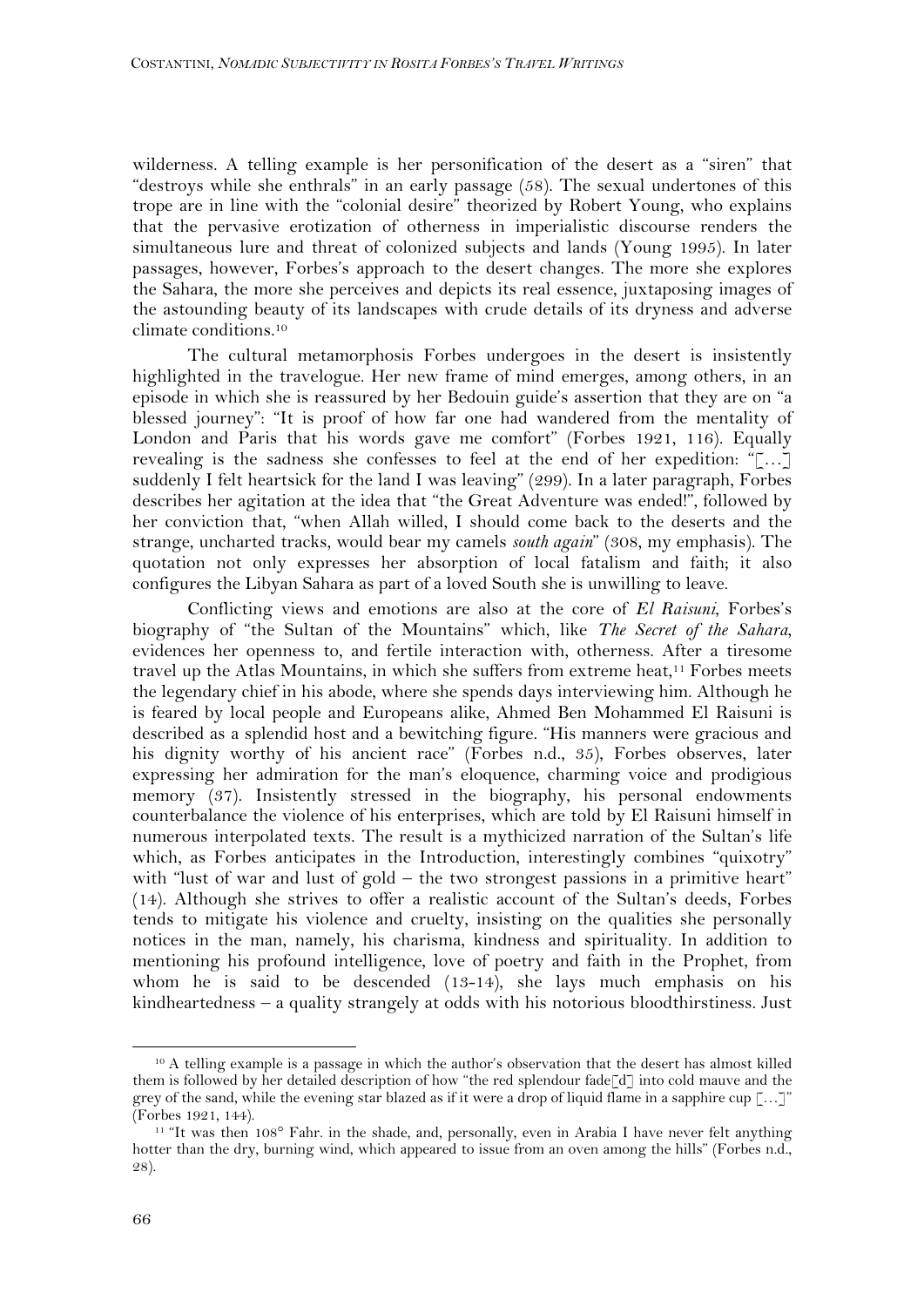before leaving his place, for instance, Forbes notices how El Raisuni's gentleness makes him "a different man" (315). "His face was extraordinarily kindly and the size of it seemed to magnify his smile" she observes, noticing how he has "put aside his reserve" to bid her farewell (315). The affection he shows to his many children grouped there – "I watched a benign patriarch smiling"  $(315)$  – is a further signal of his good-natured disposition, of "the other Raisuni" (317) whom Forbes exalts in the face of his official stigmatization.

In ways similar to the Senussi leaders met in Libya, the Moroccan chief epitomizes the complexity of a world that enthralls Forbes. Her open-mindedness is the key to her success. Instead of looking down on local people, Forbes relates with them on equal terms. In a telling passage of *The Secret of the Sahara*, she asserts that Hassanein's and her own "love of the Arab race" are their "only passport in the Libyan desert" (Forbes 1921, 101). Never feigned, this "love" is an authentic passion Forbes repeatedly claims to feel in her travelogue. Similarly, her genuine fascination with El Raisuni nourishes their interaction, convincing the frightful chief to share his memories with her. Based on reciprocal esteem, the relationship they establish during the interviews is further testimony to Forbes's keen interest in different cultures, which she yearns to penetrate, understand and interact with. Such a desire configures her as a transnational subject, one that – as theorized by Bill Ashcroft – participates in "the rhizomic interplay of travelling subjects *within* as well as between nations" (Ashcroft 2010, 79). As a "gypsy" willingly moving across cultures, Forbes "escapes the bounded national society" (Ashcroft 2010, 73) to which she belongs by birth, acquiring a nomadic identity that has much in common with the neither/nor subjectivity of diasporic people. <sup>12</sup> What Forbes makes, in Kristevan terms, is an experience of "[n]ot belonging to any place, any time, any love", of "the impossibility to take root" (Kristeva 1991, 7). Her choice to live in a "transition that precludes stopping" favours her cross-cultural encounters, as it makes her feel "a foreigner" who recognizes the stranger living "within [herself]" and, through identification, is "spared detesting him in himself" (Kristeva 1991, 8, 1).

## **Gendered Nomadism and Self-Redefinition**

Braidotti's theorization of nomadic subjectivity helps us unravel some complexities of Forbes's self-representation as an ever-on-the-move subject. <sup>13</sup> Conceived as a "performative metaphor" essential to feminist redefinitions of subjectivity, nomadism is, for Braidotti, also "an intellectual style", consisting "not so much in being homeless, as in being capable of recreating your home everywhere. The nomad carries her/his essential belongings with her/him wherever s/he goes and can recreate a home base anywhere" (Braidotti 1994, 6, 16). Forbes's travels to the Maghreb and her writings based on these experiences bear witness to her selfrefashioning as a nomadic female subject. The "homelessness" she evokes, by representing herself as an adventurous "gypsy in the sun", is a "chosen condition" and "the choice of a situated form of heterogeneity" (Braidotti 1994, 17) through which she aspires to overcome rigid social boundaries, especially those gender limitations that, in the interwar period, continued to restrict women's movement and self-development.

<sup>&</sup>lt;sup>12</sup> Forbes's problematic belongingness is confirmed by her unconventional choice to be a nomad till the end of her life, spending her last years in the Caribbean rather than Britain.

<sup>&</sup>lt;sup>13</sup> A scholar who reads Forbes in light of Braidotti's nomadism is Lisa Regan, but she limits her analysis to three of Forbes's novels, overlooking her non-fictional writings (Regan 2017, 11-12, 116-18).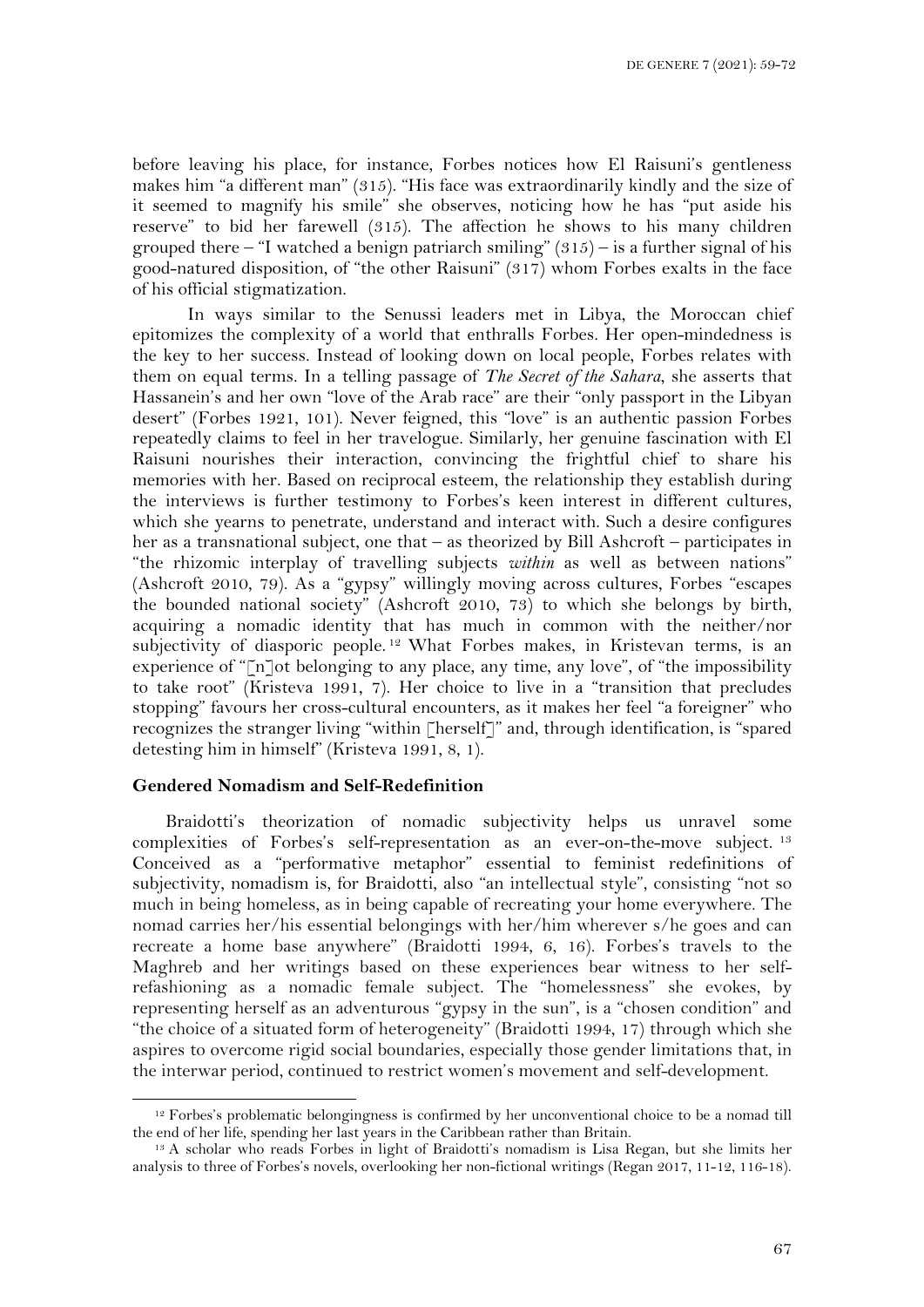The achievement of suffrage had certainly improved the conditions of British women in the early twentieth century, but their autonomy was still curbed in many fields. Women fought hard to become journalists and succeed in the publishing industry. Few had access to high education, the domestic ideal was still prevalent and unchaperoned travelling strongly discouraged. The unconventional choices made by Forbes in the early 1920s betray her wish to overcome such barriers. She embarked on two risky adventures that she viewed as professional ventures, as she got commissions to publish books that would bring her fame. Such choices were certainly favoured by her social position and personal endowments. A member of the "landed gentry" with financial independence and "political connections", Forbes was endowed with "traditional 'feminine' weapons of youth, beauty and […] personal charm" and, as a white British citizen, she was treated as an "honorary white man" by members of "strong patriarchal societies" (Teo 2010, 283-84). Yet, she also had to work hard to achieve the freedom she aspired to. As mentioned in her autobiography, she planned "a career of adventure" when she was a child, reading voraciously and acquiring crucial skills through riding and hunting (Forbes 1944, 11-12). After her early marriage with Colonel Robert Forbes, an officer with whom she travelled extensively, she divorced him "much against [her] parents' wishes" and left for Paris with "the intention of earning [her] living" (13). These few personal details suggest that Forbes was a strong-willed woman who, from an early age, rebelled against social and familial expectations to pursue her own objectives. If it is true that she enjoyed class advantages by birth, it is also true that she made daring life choices that put both her life and reputation at stake.

Besides developing professionally in the male-dominated publishing industry, Forbes got recognitions rarely granted to women;<sup>14</sup> but it was especially by travelling that she achieved unwonted freedom. Her dangerous expeditions to the Maghreb were crucial moments of self-development. After first journeying with her husband and, as a young divorcee, with a female companion, <sup>15</sup> Forbes ventured without European mates into territories shunned by many. The unconventionality of her journeys was recognized by two famous men. One of them was Benito Mussolini, whom Forbes met in Milan in 1920 and to whom she announced her plan to reach Kufara. As she reports in her autobiography, Mussolini mocked her plan, using humiliating gender stereotypes: "'That will be never. Some man will make love to you and so it will end'"; "'It is a pity you are not a man, […] for those are a man's thoughts'" (Forbes 1944, 39- 40). Less patronizing was a remark by El Raisuni who, on their first meeting, asserted: "'You ought to have been a man, […] for you have speech as well as courage'" (Forbes n.d., 35). Forbes must have been challenged by both statements. Aware of her skills *despite being a woman*, she pursued her "career of adventure" with determination and succeeded in both travels, transgressing many gender boundaries.

Without ever calling herself a feminist, Forbes struggled to live on her own terms. Travelling was an essential part of this emancipating process, as her freedom to move physically in space entailed a refusal to confine her subjectivity within fixed

<sup>14</sup> In addition to medals and awards received from prestigious societies, Forbes was made a Fellow of the Royal Geographical Society (Bassnett 2002, 237).

<sup>15</sup> Together with Armorel Meinertzhagen, nicknamed "Undine", Forbes made a thirteen-months journey around the world described in her first book, *Unconducted Wanderers* (1919). After this *wanderyear*, however, she separated from Undine to travel alone and prepare for the Kufara expedition, studying Arabic and politics.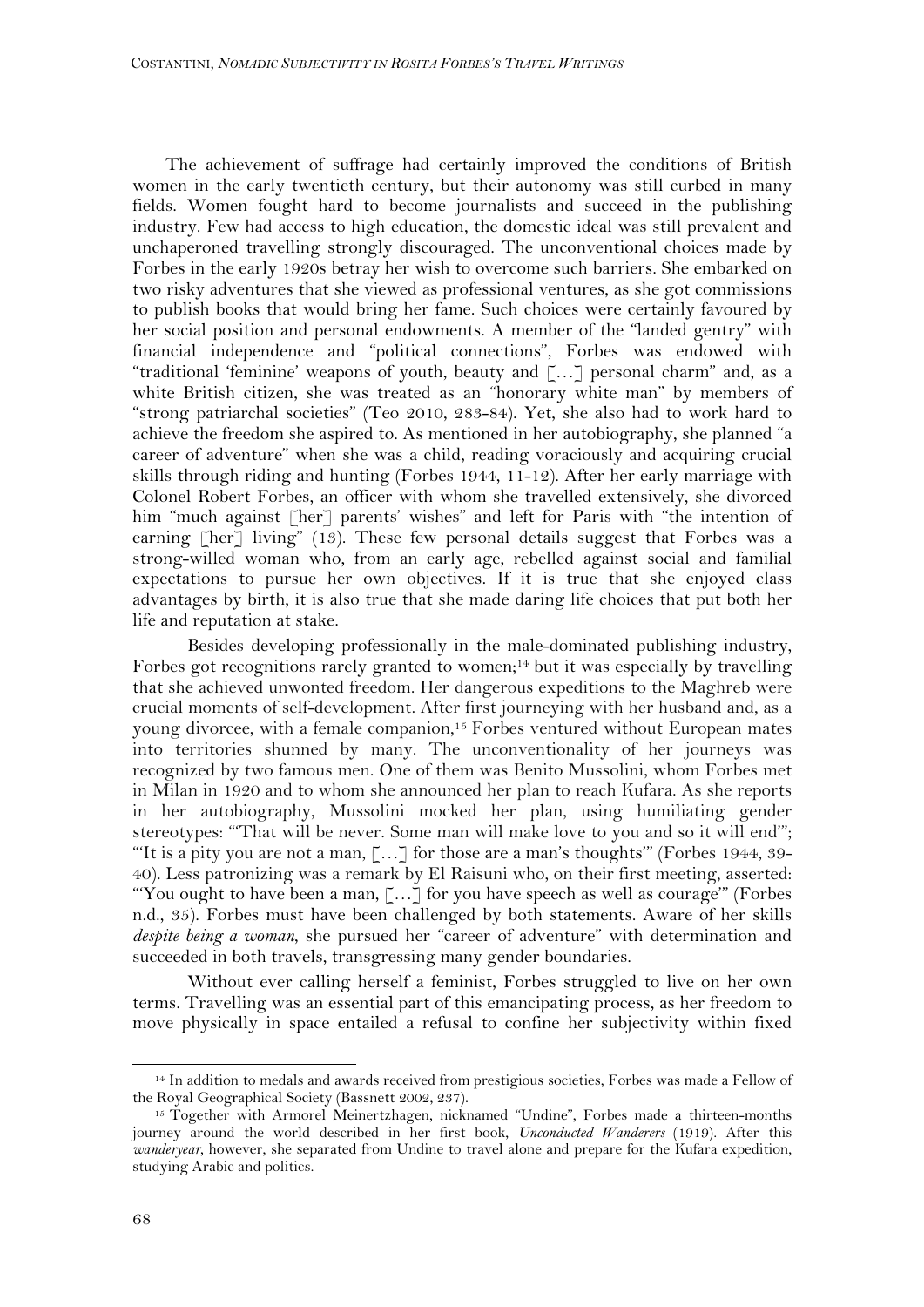boundaries. In so doing, she anticipated Braidotti's idea that "Mobility is one of the aspects of freedom, and as such it is something new and exciting for women: being free to move around, to go where one wants to is a right that women have only just started to gain" (Braidotti 1994, 256). In the early twentieth century, Forbes must have perceived her expeditions as exciting transits towards a new consciousness that resisted gender homologation. It is thus hardly a coincidence that, on her first journey alone, she chose to venture into, and write of, the Sahara Desert: "Nomadic writing longs […] for the desert: areas of silence, in between the official cacophonies, in a flirt with radical nonbelonging and outsidedness" (Braidotti 1994, 16).

*The Secret of the Sahara* bears evidence of this half metaphorical, half literal view of desertic nomadism. As suggested above, Forbes repeatedly mentions the loss of her old self during her wanderings in the desert. What she experiences, through her mobility and her assumed identity of Khadija, is an existential transition that acquires meaningful gender implications. Her self-estrangement is well rendered by the "pang" she feels when she "must leave every single European garment behind" (Forbes 1921, 33). Dressed as an Arab woman but covertly pursuing an ambitious masculine project, she has a unique chance to reflect on her complex identity. As a westerner, she undoubtedly occupies a privileged position in comparison to local people. Yet, her national advantages are limited by her being a *female* subject who, even in 'civilized' Britain, must struggle to gain autonomy of movement and action. The conflicting personalities of demure Muslim woman and bold Englishwoman strangely coexist in her. When she first wears local clothes, for instance, she feels that both her trousers and her "red tobh" are "tight"; she struggles to get into a "Beduin feminine attire" (44), thereby configuring herself as a 'constrained' woman forced to wear someone else's skin. In the same paragraph, however, she proudly adds that she "wore [her] revolver belt" under it, "with two fully loaded Colts and a prismatic compass in a case" (45). The references to the weapons and the technical instrument not only suggest the presence of two different models of femininity under the same clothes, but also reveal Forbes's aspirations to overcome the strictures of British gender normativity and adopt an unfeminine, self-assured role. Her expertise in using guns, compasses and cameras is insistently highlighted in the travelogue. When she describes her Kufara sojourn, for instance, she explains the extreme care she takes in hiding her "3A kodak" under her garment and secretly taking photos "beneath the shadow of [her] heavy draperies", feeling that "it was dangerous" (202). While riding in the oasis, moreover, she makes efforts "to manage a wild, toy donkey, keep [her] face completely hidden and secrete about [her] pocketless person two kodaks and a spare roll of films!" (210). Her daring and her skills also come to the fore when, confronted by a group of hostile Bedouins, she takes her revolvers out of the folds of her garment, wondering "with an odd, fierce pleasure how many shots [she] could get in" (180).

Rife with contradictions is also her relationship with Hassanein. Introduced as an "invaluable" person invited "to accompany [her]" (6), he is described as someone who often submits to her decisions (46) and, after breaking his collar-bone in an accident, becomes fully dependent on her (302). The leading function Forbes claims to have fulfilled in the Kufara expedition is confirmed by her narration of how she convinces her male travel companions to follow her directions at crucial moments. This self-portrayal as an authoritative female leader – a role traditionally assigned to heroic men in adventure novels and travel literature – must have sounded disturbing in the 1920s as well as in later years. Not surprisingly, in a recent biography of desert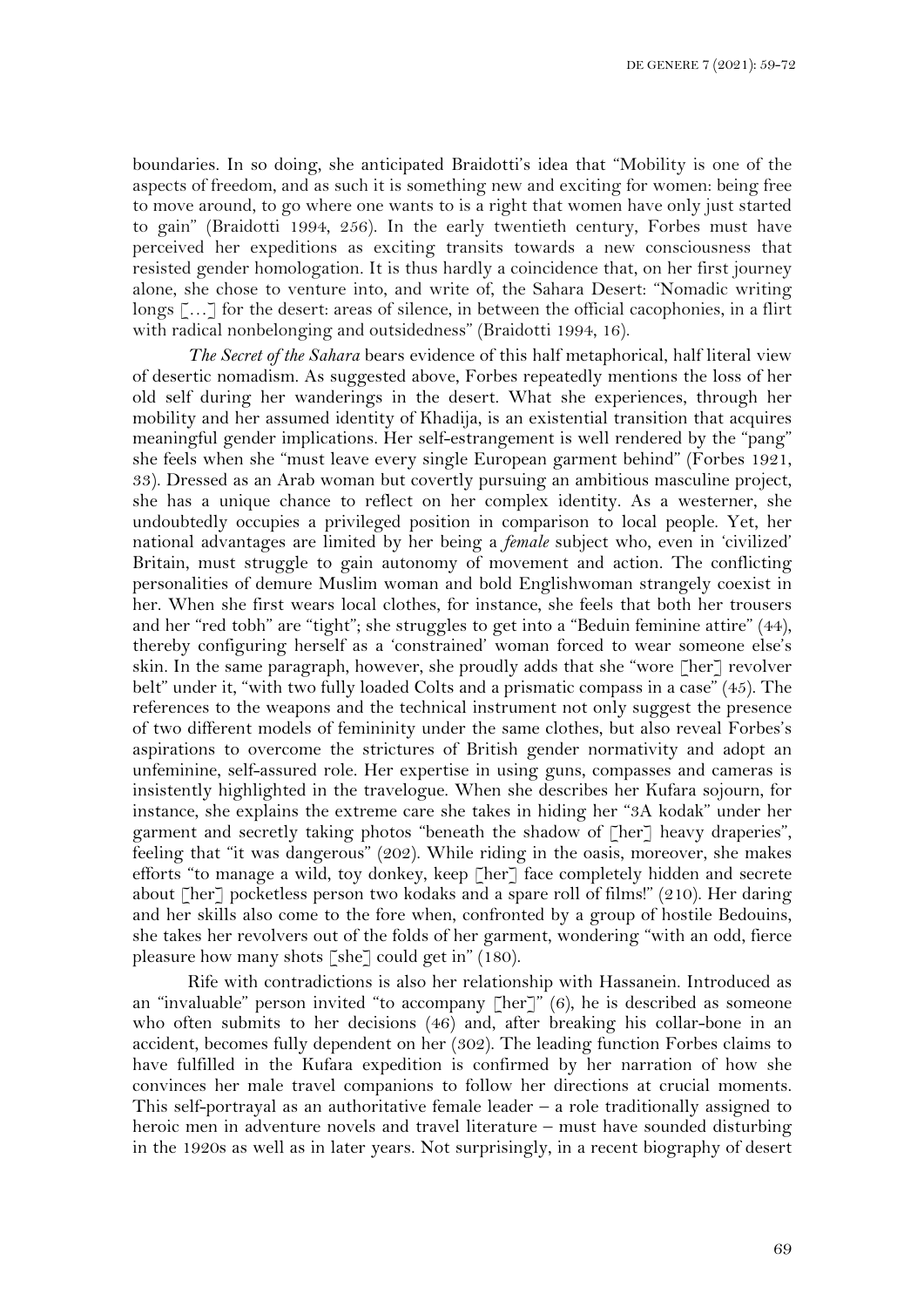travellers, Andrew Goudie presents Hassanein as the real leader of the expedition and uses gender stereotypes to curtail the role played by Forbes, defined as a "handsome divorcee, with […] high heels and sophisticated make-up" who "attempted to seduce Hassanein" (Goudie 2017, 62). The sexism of this statement is not only a manifestation of misogyny; it also suggests the difficulties some critics have in interpreting Forbes's personality which, made by a daring combination of Arab and British femininity, is further complicated by her unfeminine self-assertion.

Forbes's attitude to local women adds to this complexity. Despite her disguise as an Arab woman, she mostly interacts with men on travel, sharing food and space with Bedouin soldiers, chiefs and the "*brotherhood* represented by [her] caravan" (Forbes 1944, 44, my emphasis). Unlike men, local women are generally viewed and portrayed from a distance, as "dark-robed" figures "peeping from the low doorways" or victims of child marriages (Forbes 1921, 102, 238). Similarly, in *El Raisuni* Forbes admits to spending most of her time with the Sultan while paying rare visits to his harem (Forbes n.d., 217). Instead of mingling with Maghrebi women, she tends to gaze at them from a remote position, observing the role they play in their own environment. This observation activates what Melman calls a process of "re-valuation" of the woman traveller's position (Melman 1992, 308): it produces a series of mirror images that make Forbes reflect on the many contradictions of her own gender identity, perceiving herself both as an autonomous subject and as a disempowered individual, marginalized by patriarchal restrictions that are active both in the Maghreb and, less visibly, in Northern Europe.

#### **Sensual Elements and Generic Experimentation**

Forbes's self-representation as a nomad suggests that the Maghreb regions she explored and described in the 1920s were, for her, important spaces of freedom and self-redefinition. In anticipation of Virginia Woolf's provocative statement that a woman "has no country" because her country "is the whole world" (Woolf 1993, 234), Forbes finds in these southern regions a transnational dimension in which she can escape normative identity while fulfilling her aspirations to make new experiences. The nomadic subjectivity she creates for herself with the "gypsy in the sun" metaphor is inextricably related to the Orientalized South in which she wanders – an exoticized space of liberty and, simultaneously, of multiplying images of the self that challenge her imagination, encouraging her to reconsider her gender, class, ethnocultural and national affiliations. Sexuality itself becomes an object of reflection on travel. Although she makes no explicit references to sexual adventures, Forbes adds interesting sensual details to her writings. In her Kufara travelogue, for instance, she repeatedly mentions the unease she feels in being exposed to Muslim men's gaze when she happens to be unveiled – a statement strangely at odds with the image of seductress proposed by Goudie. At the end of her journey, she again confesses to be "ashamed before the gaze of Arabs": "It seemed to me intolerable that a Moslem should see my face unveiled" (Forbes 1921, 309). In *El Raisuni*, moreover, the close relationship she establishes with the Sultan betrays some erotic tension, as evidenced by his gallant comments, her awareness of his charm and her curiosity about his five wives.

Sensual undertones acquire a homoerotic tinge in *The Secret of the Sahara*, in which Forbes describes a few Sudanese slave girls that join their expedition from Jalo to Kufara. After offering details of the handsome corporeality of Zeinab, "the prettiest slave girl" "with curved full lips and big velvet eyes", she narrates how, during a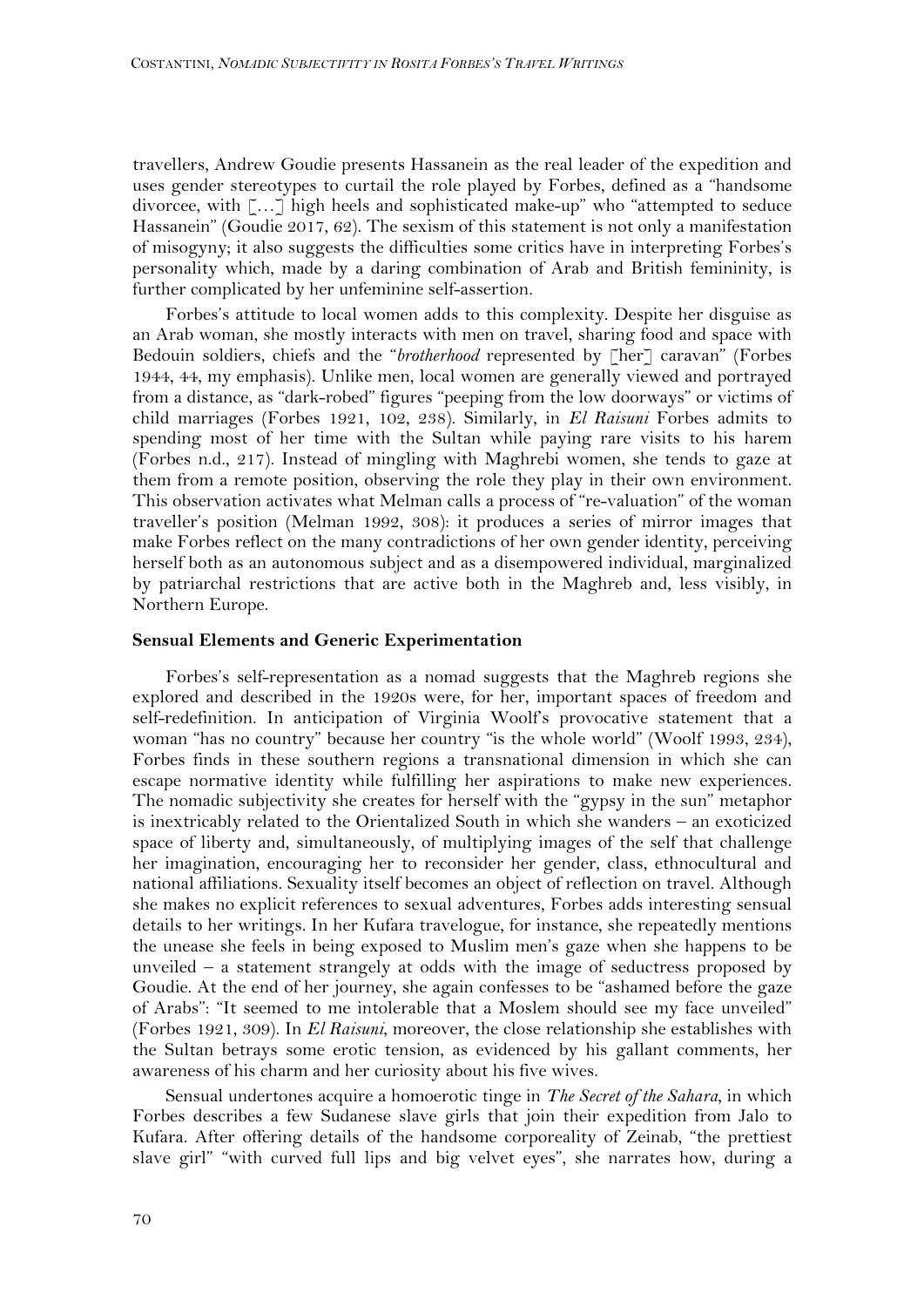sandstorm, she shares her blanket with the girl and other female slaves making friends with them "under the sheltering thickness" (Forbes 1921, 117). Without being overtly sexualized, the reference suggests an audacious crossing of ethnic borders and a transgressive fascination with the beautiful slave. This potential homoerotic desire confirms that the nomadic "process of redefining subjectivity" theorized by Braidotti is applicable to Forbes's "mobility" in the Sahara which, in addition to encouraging a rethinking of "identity" and "intellectual power", makes her reflect on her own "sexuality" (Braidotti 1994, 256). A similar potentiality, albeit conceived in heterosexual terms, is found in Forbes's early novels, especially in *Quest: The Story of Anne, Three Men, and Some Arabs* (1922). As Lisa Regan observes, *Quest* is a desert romance that triggers sexual fantasies at two levels: by depicting the heroine's attempted rape by a British officer and by projecting seduction onto a political plane, as a lure exerted by the Arab cause on a travelling Englishwoman who has pledged to defend Arab peoples against "Anglo-French treachery" (Regan 2017, 117).

The sensual elements Forbes adds to her representations of a loved South reinforce the connections among different works produced in the early 1920s. If her travel experiences inspire her composition of desert romances, the imagination developed in her fictional texts nourishes her non-fictional writings. The Libyan travelogue and El Raisuni's biography bear evidence of the generic experimentation she conducts in those years. Both realistic, (auto)biographical and based on notes taken on travel, the two texts merge a variety of textual forms and styles, including the author's imaginative projection of fears and desires onto the wild spaces she explores. The addition of self-heroizing elements and the mythization of fascinating people met on her journeys contribute to hybridizing the two texts. Written at a time in which Forbes was also composing fiction (her first two novels appeared in 1922), *The Secret of the Sahara* and *El Raisuni* bear witness to the author's development of travel writing into a capacious heterogeneous genre, which enables her to attach multiple compelling meanings to her nomadic adventures in the sunny South.

#### **Works Cited**

- Ashcroft, Bill. 2010. "Transnation." In *Rerouting the Postcolonial: New Directions for the New Millennium*, edited by Janet Wilson, Cristina Sandru and Sarah Lawson Welsh, 72-85. London: Routledge.
- Bassnett, Susan. 2002. "Travel Writing and Gender." In *The Cambridge Companion to Travel Writing*, edited by Peter Hulme and Tim Youngs, 225-41. Cambridge and New York: Cambridge University Press.
- Braidotti, Rosi. 1994. *Nomadic Subjects. Embodiment and Sexual Difference in Contemporary Feminist Theory*. New York: Columbia University Press.
- Carr, Helen. 2002. "Modernism and Travel (1880–1940)." In *The Cambridge Companion to Travel Writing*, edited by Peter Hulme and Tim Youngs, 70-86. Cambridge and New York: Cambridge University Press.
- Cole, Margaret. 1968 [1938]. "Rosita Forbes." In *Women of To-Day*, 293-311. Freeport, NY: Books for Libraries Press.
- Forbes, Rosita. 1921. *The Secret of the Sahara: Kufara*. New York: George H. Doran.